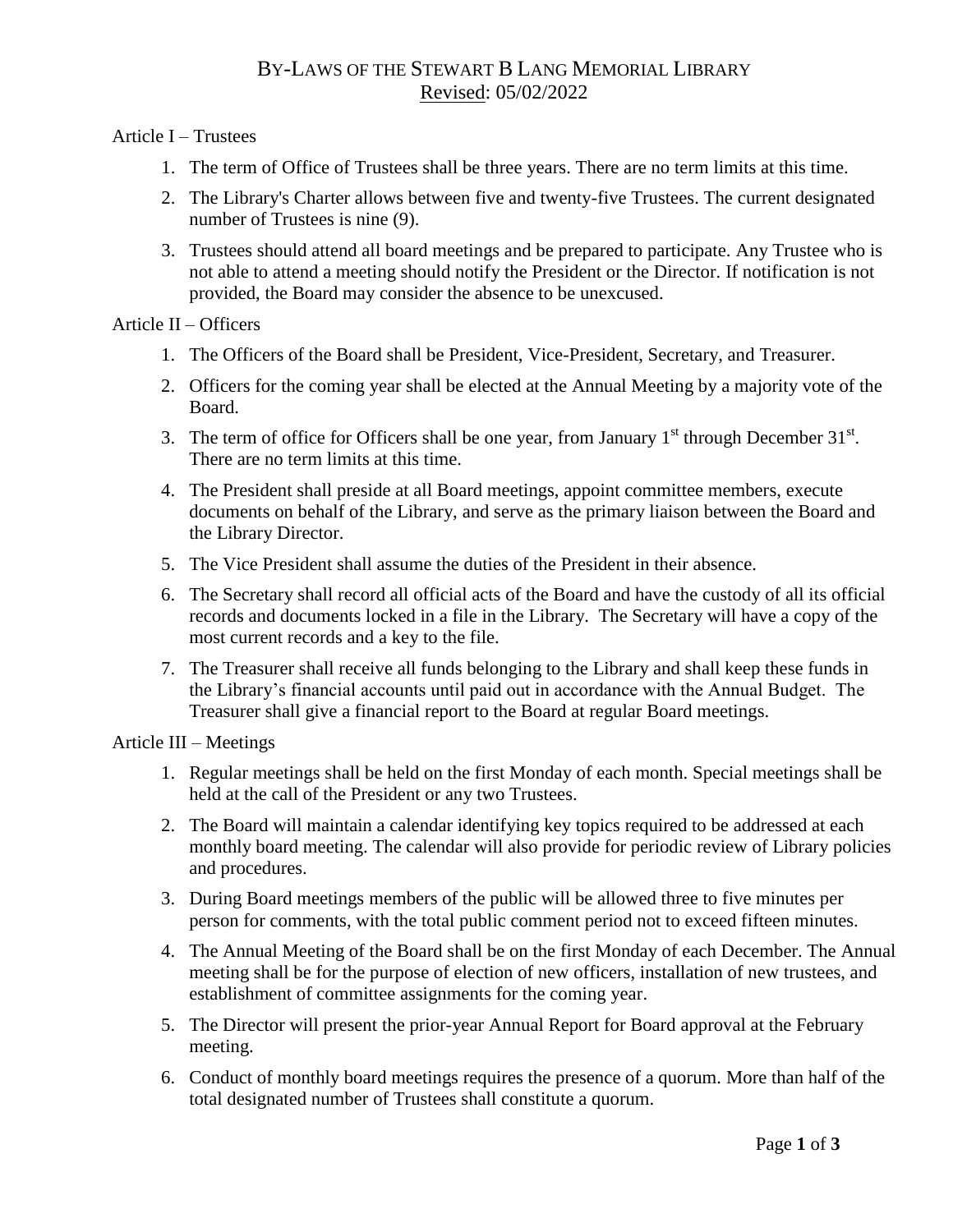- 7. Board actions require an affirmative vote by more than half of the total designated number of Trustees. In the event of a tie vote, the President has the choice of voting or abstaining and deferring the matter to further discussion.
- 8. Changes to these By-Laws shall require an affirmative vote by two-thirds of the designated number of Trustees.

## Article IV – Committees

- 1. There will be four standing committees:
	- a. The Finance Committee monitors and reports to the Board regarding the financial accounts and activities of the Library.
	- b. The Planning Committee assists the Board and the Director in establishing goals and objectives, monitoring progress, and recommending any needed adjustments.
	- c. The Personnel Committee assists the Board and the Director with personnel policies, staff compensation and performance, and any personnel issues.
	- d. The Facilities Committee oversees and advises the Board regarding maintenance, repair and upgrade of the Library's building, equipment and grounds.
- 2. Ad Hoc committees may be appointed by the President with approval of the Board.
- 3. All committee actions are subject to approval by a majority of the Board.

#### Article V – Annual Budget

- 1. The Director and the Treasurer, in consultation with the Finance Committee, shall prepare an Annual Budget for the coming year, and shall present the Budget to the Board for review and approval by no later than the November meeting.
- 2. The Board must approve any adjustments to the Budget by a majority vote.

#### Article VI – Director

- 1. The Board shall appoint a Library Director who meets the public Library Standards as set by New York State.
- 2. The Director shall be the Executive and Administrative Officer of the Library.
- 3. The Director shall be held responsible for the proper performance of duties as spelled out in the job description provided by the Board.
- 4. It shall be the duty of the Director to attend meetings of the Board, including the Budget meetings and public meetings where action may be taken affecting the interests of the Library.
- 5. The Director shall have the right to speak on all matters under discussion at board meetings, but shall not have the right to vote thereon.

(Revision Summary follows on Page 3)